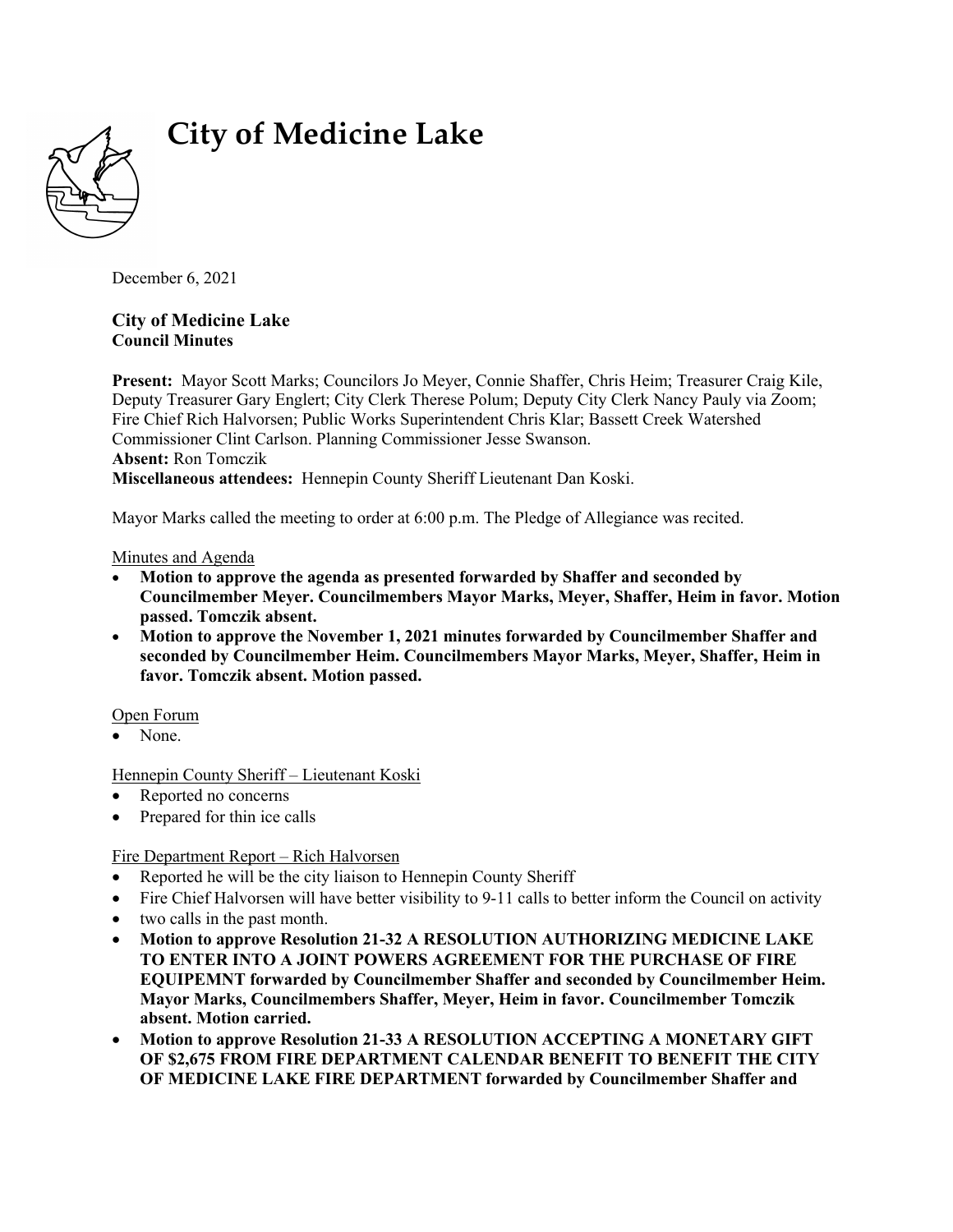# **seconded by Councilmember Heim. Mayor Marks, Councilmembers Shaffer, Meyer, Heim in favor. Councilmember Tomczik absent. Motion carried.**

# Bassett Creek Watershed Management Commission Report – Clint Carlson

• Reported on activities.

Planning Commission Report – Jesse Swanson

- Short Term Rental questioner in development.
- Public Hearing on December 16.
- Shoreline ordinance in progress.

Public Works Superintendent Report – Chris Klar

- Reported on power at park boards at both city entrance and Jevne Park.
- Lost of few trees on South Shore Drive. This will continue as many trees in bad shape.
- Gas company will be in city right-of-way performing lateral inspections.

# Treasurer's Report – Craig Kile and Gary Englert

- Receipts in reporting period: \$7,333
- Receipts year to date: \$377,121
- Disbursements in reporting period: \$46,667
- Disbursements year to date: \$528,891
- Gary Englert reported update on audit firms. Audit is not required for cities our size however it may help with bond rating.
- Gary Englert reported update on special projects donations.
- Gary Englert reported he along with the City Clerk will meet with David Drown associates regarding follow-up on GO Waste Disposal Bonds Series 2021A.
- **Motion to approve Gary Englert as Treasurer and Craig Kile as Deputy Treasurer effective January 1, 2022 forwarded by Mayor Marks and seconded by Councilmember Shaffer. Mayor Marks, Councilmembers Shaffer, Meyer, Heim in favor. Councilmember Tomczik absent. Motion carried.**
- **Motion to approve the summary spending, receipts and cash balances through November 30, 2021 forwarded by Councilmember Shaffer and seconded by Councilmember Heim. Mayor Marks, Councilmembers Shaffer, Meyer, Heim in favor. Councilmember Tomczik absent. Motion carried.**
- **Motion to approve amended compensation for staff positions effective January 1, 2022 forwarded by Councilmember Shaffer and seconded by Councilmember Heim. Mayor Marks, Councilmembers Shaffer, Meyer, Heim in favor. Councilmember Tomczik absent. Motion carried.**
- **Motion to approve the final budget in the amount of \$627,565 for 2022 forwarded by Councilmember Shaffer and seconded by Councilmember Heim. Mayor Marks, Councilmembers Shaffer, Meyer, Heim in favor. Councilmember Tomczik absent. Motion carried.**
- **Motion to approve RESOLUTION 21-34 A RESOLUTION ADOPTING FINAL TAX LEVY FOR TAXES PAYABLE IN 2022 in the amount of \$566,770 forwarded by Councilmember Shaffer and seconded by Councilmember Heim. Mayor Marks, Councilmembers Shaffer, Meyer, Heim in favor. Councilmember Tomczik absent. Motion carried.**

Officer Reports:

Councilmember Meyer

• Reported on technology update.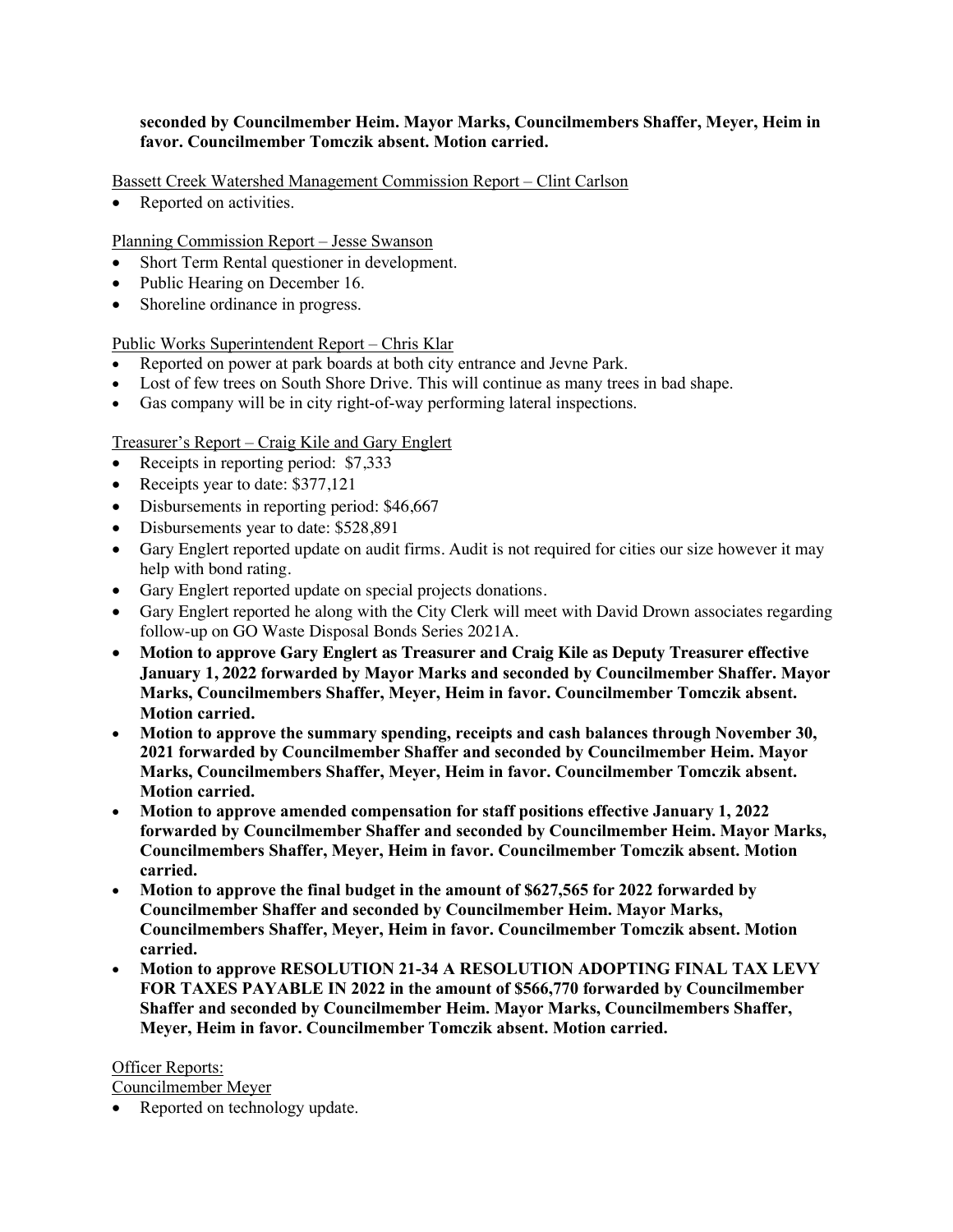- Reported on CenterPoint Energy Franchise Agreement update.
- Reported on Minnesota Data Practices project progress.
- **Motion to approve ORDINANCE 133 AN ORDINANCE GRANTING CENTERPOINT ENERGY RESOURCES CORP. d/b/a CENTERPOINT ENERGY MINNESOTA GAS ("CENTERPOINT ENERGY"), ITS SUCCESSORS AND ASSIGNS, A NONEXCLUSIVE FRANCHISE TO CONSTRUCT, OPERATE, REPAIR AND MAINTAIN FACILITIES AND EQUIPMENT FOR THE TRANSPORTATION, DISTRIBUTION, MANUFACTURE AND SALE OF GAS ENERGY FOR PUBLIC AND PRIVATE USE AND TO USE THE PUBLIC GROUNDS OF THE CITY OF MEDICINE LAKE, HENNEPIN COUNTY, MINNESOTA, FOR SUCH PURPOSE; AND PRESCRIBING CERTAIN TERMS AND CONDITIONS THEREOF forwarded by Councilmember Meyer and seconded by Councilmember Shaffer. Mayor Marks, Councilmembers Shaffer, Meyer, Heim in favor. Councilmember Tomczik absent. Motion carried.**
- **Motion to approve RESOLUTION 21-35 A RESOLUTION PROVIDING FOR THE SUMMARY PUBLICATION OF ORDINANCE NO. 133 forwarded by Councilmember Meyer and seconded by Councilmember Shaffer. Mayor Marks, Councilmembers Shaffer, Meyer, Heim in favor. Councilmember Tomczik absent. Motion carried.**
- **Motion to approve RESOLUTION 21-36 A RESOLUTION ADOPTING THE MINNESOTA GENERAL RECORDS RETENTION SCHEDULE FOR CITIES forwarded by Councilmember Meyer and seconded by Councilmember Shaffer. Mayor Marks, Councilmembers Shaffer, Meyer, Heim in favor. Councilmember Tomczik absent. Motion carried.**

Councilmember Tomczik

• Absent.

## Councilmember Heim

- Reported a gift of money; gift will be accepted at the next meeting by resolution.
- Medicine Lake Community Club is working to set up as non-profit.
- Reported that CIP state bond request presentation went well.
- Reported on the City of Plymouth potable water agreement.
- Reported GO Waste Disposal Bond money is secured for lift station project.
- Reported final road design package is on track to be complete by end of December.
- Reported a special session will be held December  $7<sup>th</sup>$  for SEH to present the final design.
- Reported that Gary Englert and Therese Polum will meet with David Drown and Associates regarding bond compliance officer duties.

## Councilmember Shaffer

• Reported nothing additional to report.

## Mayor Marks

• Reported nothing additional to report.

#### New Business

- Fire Department budget
- Award

**Motion to adjourn forwarded by Councilmember Shaffer and seconded by Councilmember Heimr. Mayor Marks, Councilmembers Shaffer, Meyer, Heim in favor. Councilmember Tomczik absent. Motion carried at 8:10 p.m.**